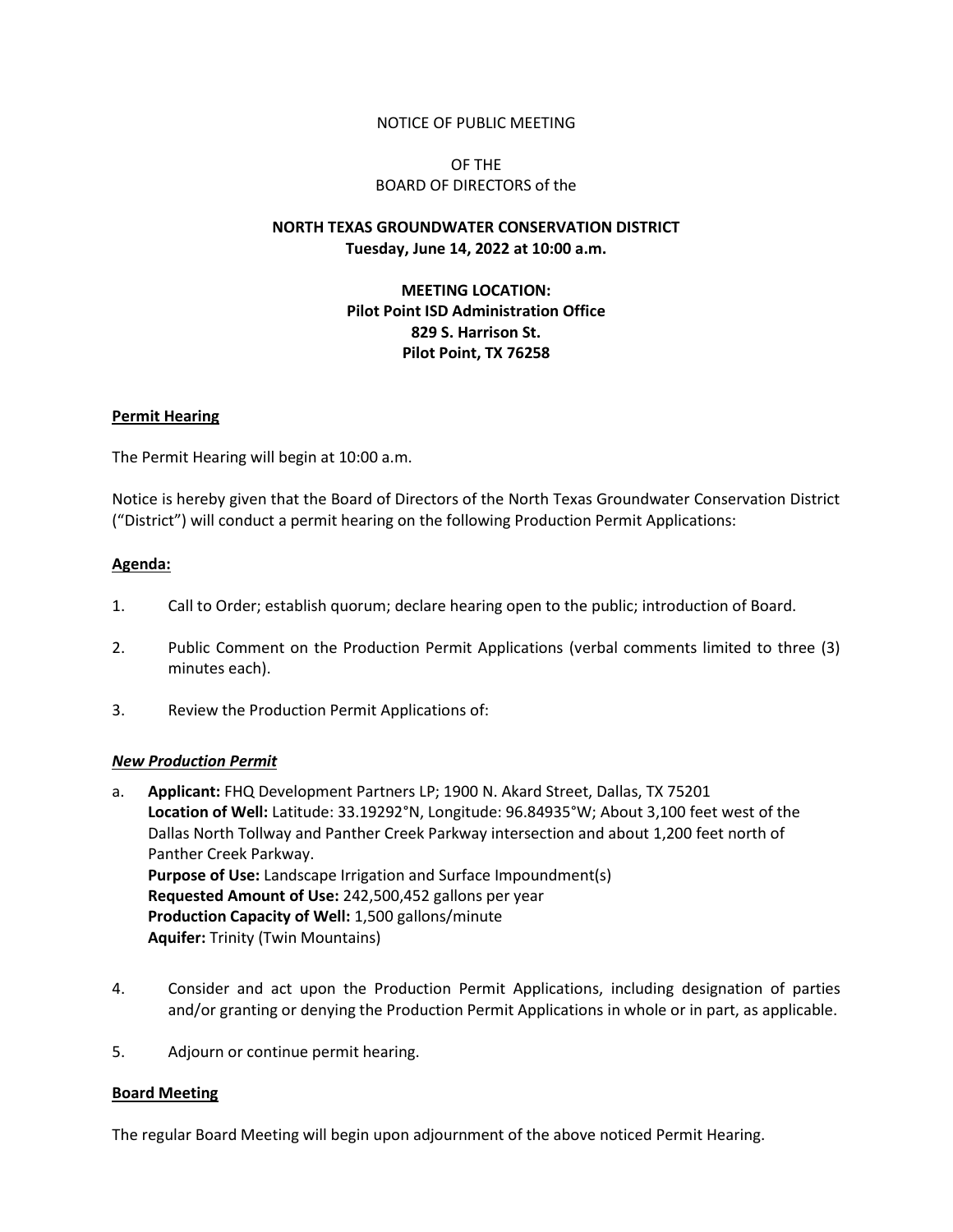Notice is hereby given that the Board of Directors of the North Texas Groundwater Conservation District ("District") may discuss, consider, and take all necessary action, including expenditure of funds, regarding each of the agenda items below:

## **Agenda:**

- 1. Pledge of Allegiance and Invocation.
- 2. Call to order, establish quorum; declare meeting open to the public.
- 3. Public comment.
- 4. Consider and act upon approval of the minutes from the May 10, 2022, Board meeting.
- 5. Consider and act upon approval of invoices and reimbursements, Resolution No. 2022-06-14-1.
- 6. Consider and act upon 2021 Audit.
- 7. Consider appointment of a Budget Committee.
- 8. Receive reports from the following Committees\*:
	- a. Budget and Finance Committee
		- 1) Receive Monthly Financial Information
- 9. Update and possible action regarding the process for the development of Desired Future Conditions (DFCs).
- 10. Consider and act upon compliance and enforcement activities for violations of District rules.
- 11. General Manager's Report: The General Manager will update the board on operational, educational and other activities of the District.
	- a. District's Disposal/Injection Well Program
	- b. Well Registration Summary
	- c. Management Plan Update
	- d. NTMWD Presentation Update
- 12. Open forum / discussion of new business for future meeting agendas.
- 13. Adjourn public meeting.

Reports from District standing committees will include a briefing by each committee for the Board on the activities of the committee, if any, since the last regular Board meeting.

*The above agenda schedule represents an estimate of the order for the indicated items and is subject to change at any time.* 

*These public meetings are available to all persons regardless of disability. If you require special assistance to attend the meeting, please call (855) 426-4433 at least 24 hours in advance of the meeting to coordinate any special physical access arrangements.*